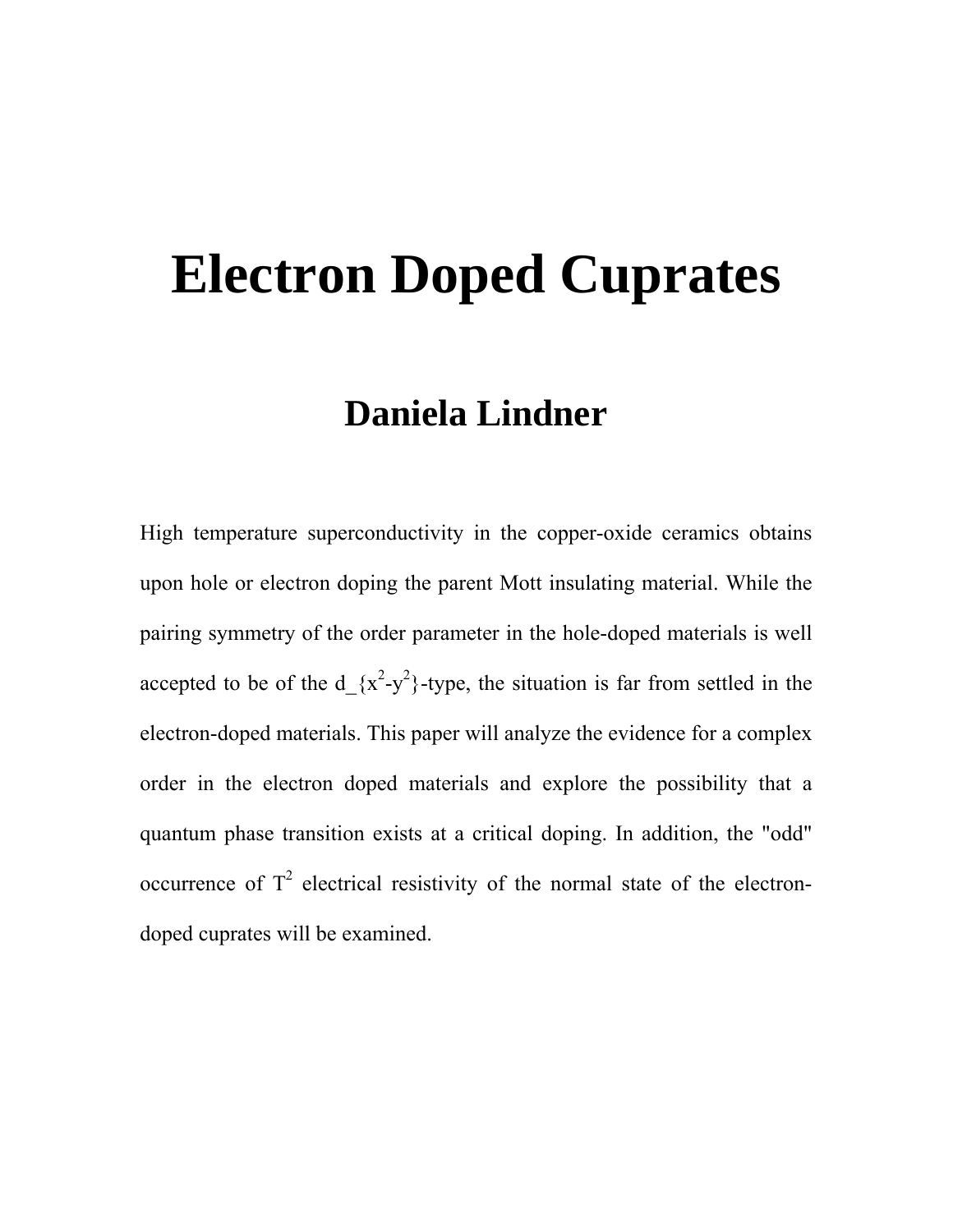#### *Introduction*

20 years ago J. Bednorz and K. Müller [1] discovered High-Tc superconductivity in holedoped copper oxides (cuprates). Three years later Y. Tokura et al. [2] were the first to report a "superconducting copper oxide compound with electrons as the charge carriers".

In spite of intense research on the High-Tc materials, the mechanism for superconductivity is still not yet understood. It is believed, that the copper-oxygen planes are the essential ingredient for superconductivity, which is obtained by hole- or electrondoping the parent mott-insulator. Additionally there is the hope, that the mechanism of high-Tc superconductivity has the same origin in hole- and electron-doped cuprates.

Therefore, the discovery of the electron superconductivity in cuprate compounds has significant implication for our understanding of the mechanism for High-Tc superconductivity. The investigation of these materials can test existing theories, and imposes significant constraints on new theories, that attempt to describe simultaneously all copper oxide superconductors.

#### *Crystal structure*

The so called "electron-doped cuprates"  $Ln_{2-x}Ce_xCuO_4$  (Ln = Nd, Pr, Sm, or Eu), possess the essential building block encountered in the cuprate family: the copper-oxygen planes. While the crystal structure of hole doped cuprates is found to be either of the T-phasetype (Cu-O octahedra) or T\*-phase type (Cu-O pyramids), the crystal structure of LnCCO is the T′-phase (See Fig. 1). The T′-phase is composed of sheets of Cu-O squares and has no apical oxygen atoms.



Because of this particular crystal structure, LnCCO can only be doped with electrons. The mobile electrons are introduced by replacing the trivalent lanthanide with  $Ce^{4+}$  and fill 3d holes on the copper atoms, thus converting some  $Cu^{2+}$  ions to  $Cu^{+}$  [3].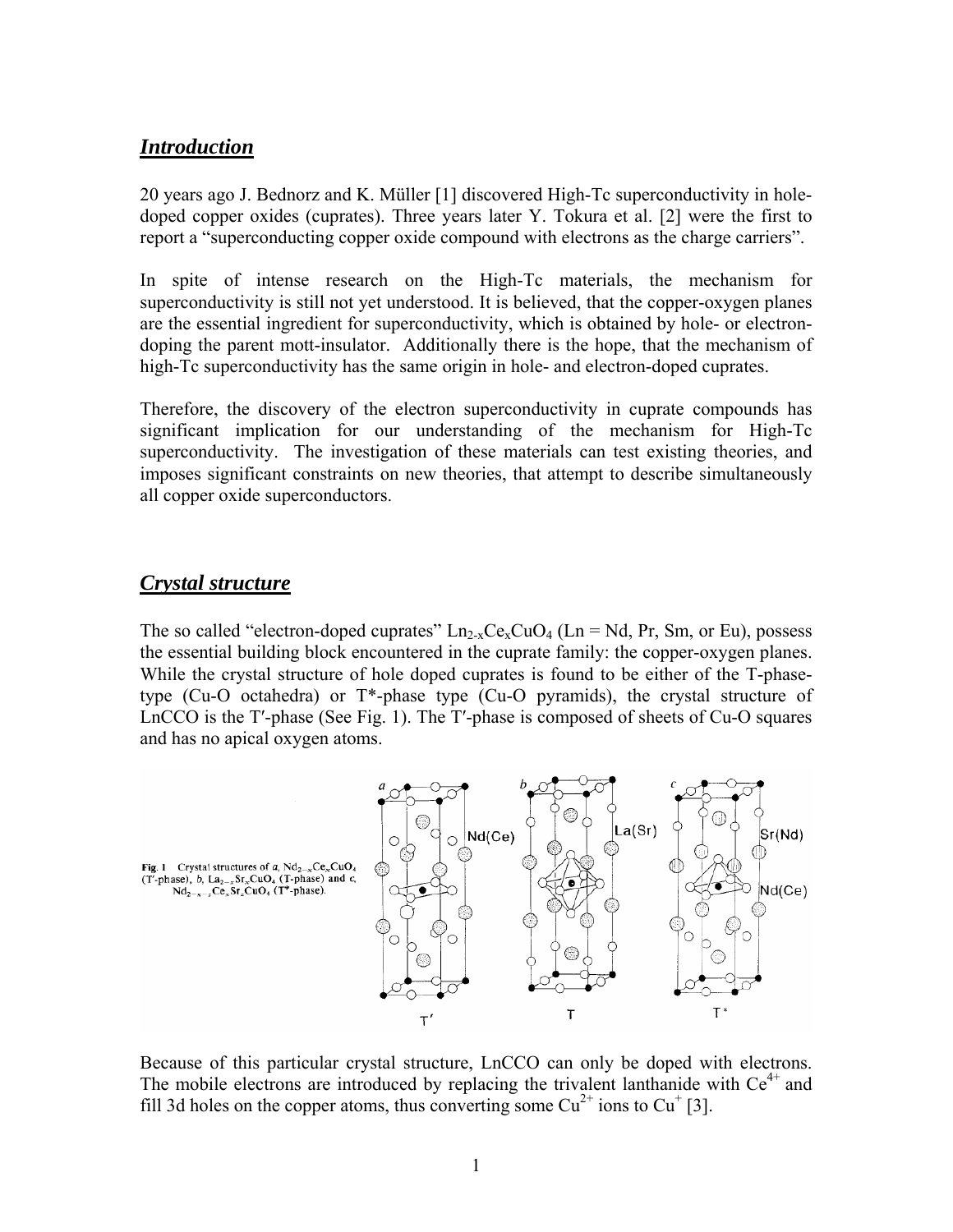# *Charge carriers and T2 -resistivity*

The nature of the charge carriers has been investigated in detail. It was initially believed, that the charge carriers are only electrons [2], [3] but improved experiment and samples claim to reveal both electrons and holes [4], [5], [6], [7].

Frequently the change of the sign of the hall coefficient [7] (Fig. 2) and the finding of an electron pocket, that evolves with doping into a large hole like Fermi surface in ARPES [8] (Fig. 3) are referred to prove the existence of the two charge carriers in n- doped cuprates.



But this is not enough to establish the existence of electrons and holes in n-doped cuprates!!!

The sign of the hall coefficient is directly linked to the sign of the charge carriers. For a closed electron like Fermi surface the hall coefficient is negative while for a hole like surface it is positive T. Stanescu and P. Phillips [8] have shown that the change of the sign of the hall coefficient is a direct consequence of electron- or hole-doping a half filled mott-insulator. Upon hole-doping for example, the chemical potential moves through the lower Hubbard band (LHB) and spectral weight is removed from it (Fig. 4). When exactly half of the spectral weight is transferred locally particle-hole symmetry exists. Hence, the hall coefficient has to cross zero and change its sign.

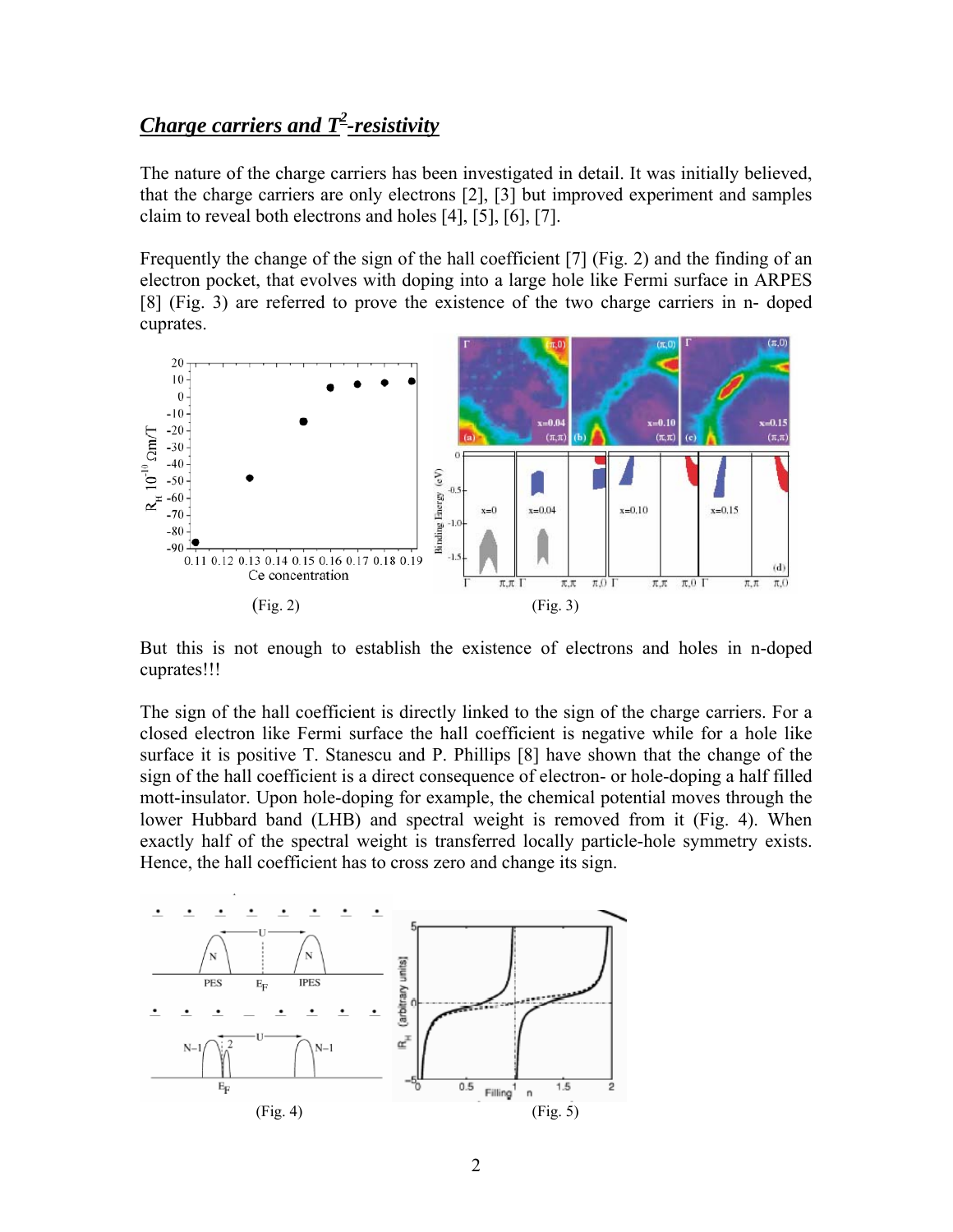For hole doping the lower bound for the doping can precisely be determined to  $n_h = 2/3$ . For electron doping the superior bound is  $n_{el} = 4/3$ . The change of sign in the hall coefficient is expected in n- and p-doped cuprates and experimentally verified in ndoped [6] and p-doped cuprates [9] and does not require by itself a two charge carrier explanation.

Additional transport data, more precisely, resistivity measurements, Nernst- and Seebeckeffect [4] and thermoelectric power [5] support the two charge carrier scenario. Comparing, for example, the Hall-angle tan( $\theta_H$ ) =  $\rho_H/\rho$  with tan( $\theta_T$ ) =  $E_{Nernst}/E$  Seebeck, rules out a simple one conduction band scenario, which would predict tan( $\theta_H$ ) = tan( $\theta_T$ ). Moreover Peng et al. [4] claim, that the superconducting samples  $(0.14 < x < 0.17)$  are at the threshold where hole-conductivity starts to dominate. Therefore, holes seem to be an important ingredient for superconductivity.

The existence of two charge carriers can also explain the "odd" occurrence of  $T^2$ electrical resistivity [4] of the normal state (Fig. 6).



It is commonly assumed that the  $T^2$  behavior is due to electron-hole-scattering [10]. But again the two charge carrier scenario is not the only explanation for that T2 behavior. For example electron-electron Umklapp-scattering also gives the  $T^2$ -law.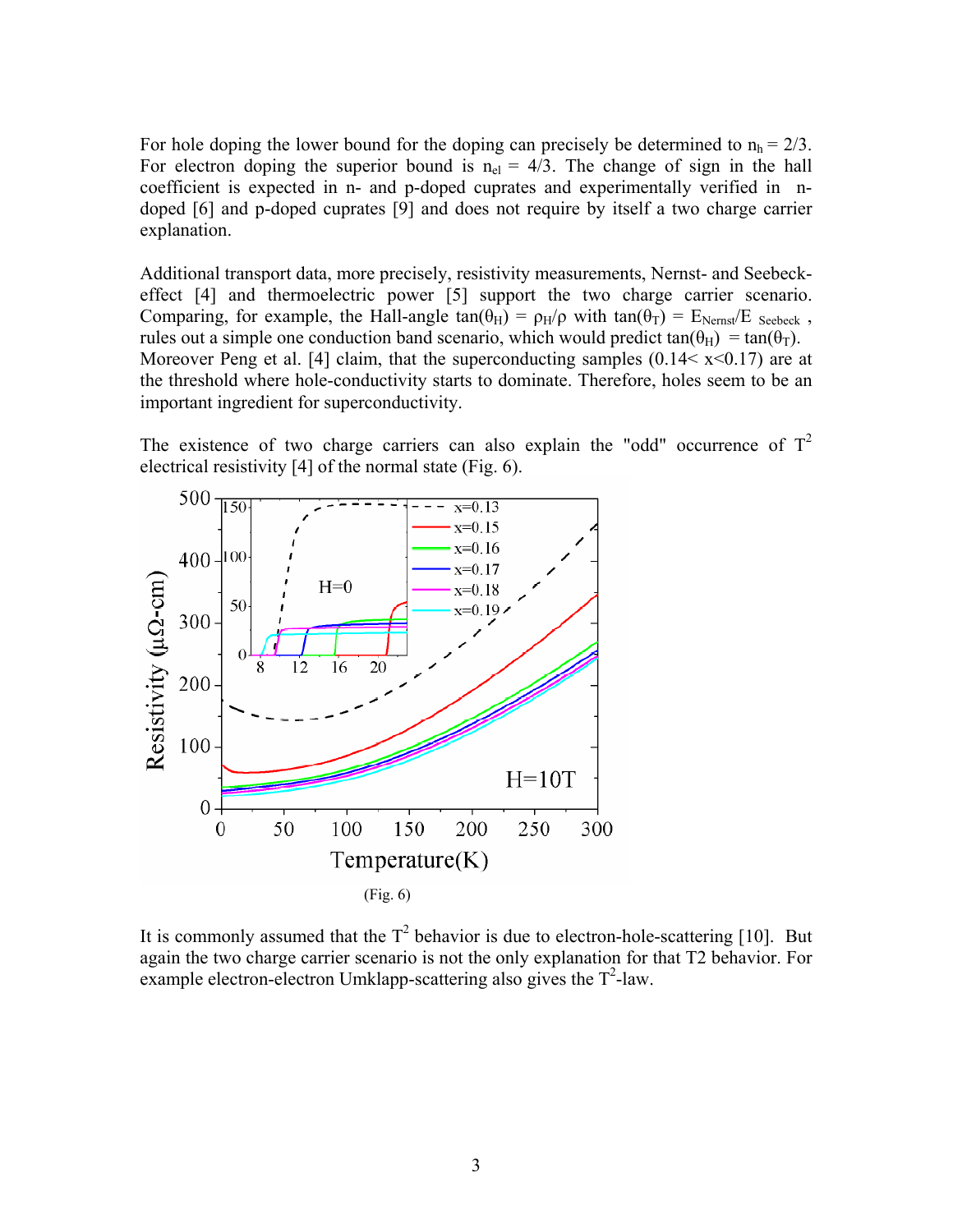## *Asymmetry of p- and n-doped cuprates*

The  $T^2$  behavior and the existence of two types of carriers in electron doped cuprates are initially surprising because it differs from the well established linear T in hole-doped cuprates. But interestingly, several properties have been observed to be different in holeand electron doped copper oxides:

- As mentioned above the electrical resistivity of the normal state of electron-doped cuprates is known to follow a  $T^2$  behavior from Tc up to room temperature, while the hole-doped cuprates show linear resistivity.
- In n-doped cuprates, for the doping at which Tc is a maximum (optimal doping), the resistivity is metallic for both the ab-plane and c-axis. These particularly distinguish them from the p-doped cuprates, which show a non-metallic c-axis resistivity.
- Tc is of the order 20 K [2] and therefore much smaller then in p-doped cuprates [1]
- The magnetic field  $H_{c2}$ , to suppress superconductivity in n-type cuprates, is about 10 Tesla [11]. Therefore the normal state of n-doped cuprates is easily accessible in experiments. In contrary,  $H_{c2} \geq 50$  Tesla in p-doped cuprates [12], and enormous magnets are needed to access the normal state.
- Another important issue is the nature of the superconducting state. While the pairing symmetry of the order parameter in the hole-doped materials is well established to be of the  $d_{x^2-y^2}$ -type [13], the situation is far from being settled in the electron-doped materials. The current situation will be presented in the following.



• Finally, the phase diagram of the cuprates reveals the asymmetry between n- and pdoping (Fig. 5). Hence, it is obvious, that every theory trying to describe High-Tc superconductivity, has to posses a mechanism to break particle-hole symmetry!!!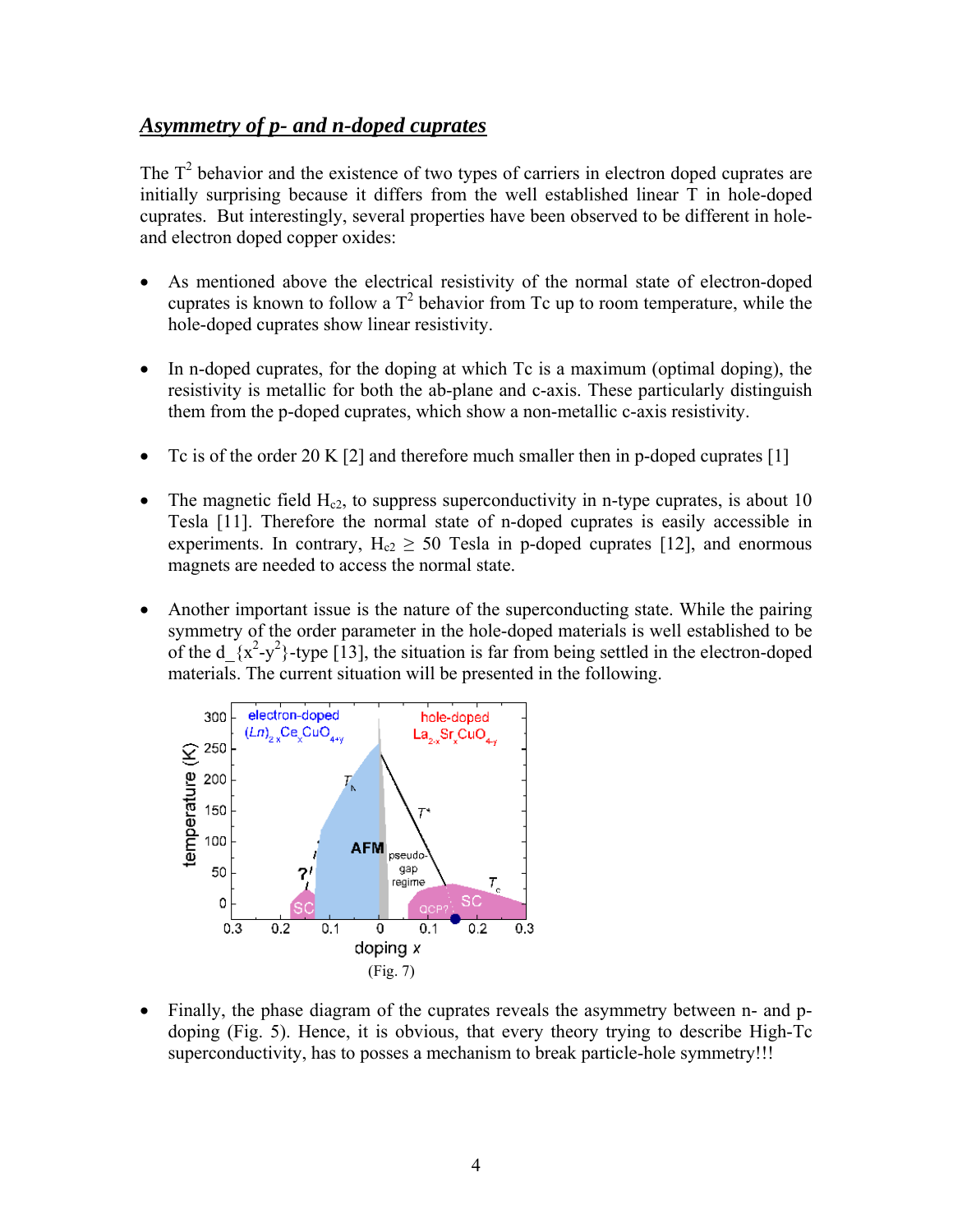### *Gap symmetry*

Early experiments on NCCO suggested, that the superconducting order parameter, the superconducting gap, has s-wave symmetry ([14]-[20]) like most conventional, low-Tc superconductors. However, later experiments, for example ARPES and Raman scattering ([21]-[27]), seemed to indicate d- wave symmetry in agreement with the hole-doped compounds. Chart 1 displays a summary of the experimental results.

| $S$ - wave                                                                                                                                                                                                                                                                                                                                                                                                                                                                                                                                                                                                                                                                                                                                                                                                                                                                                                                                                                                                                                                                                                                                                                                             | d-wave                                                                                                                                                                                                                                                                                                                                                                                                                                                                                                                                                                                                                                              |
|--------------------------------------------------------------------------------------------------------------------------------------------------------------------------------------------------------------------------------------------------------------------------------------------------------------------------------------------------------------------------------------------------------------------------------------------------------------------------------------------------------------------------------------------------------------------------------------------------------------------------------------------------------------------------------------------------------------------------------------------------------------------------------------------------------------------------------------------------------------------------------------------------------------------------------------------------------------------------------------------------------------------------------------------------------------------------------------------------------------------------------------------------------------------------------------------------------|-----------------------------------------------------------------------------------------------------------------------------------------------------------------------------------------------------------------------------------------------------------------------------------------------------------------------------------------------------------------------------------------------------------------------------------------------------------------------------------------------------------------------------------------------------------------------------------------------------------------------------------------------------|
| • Penetration depth [14]-[17]<br>The intrinsic penetration depth is best fitted to the<br>exponential T-dependence of an isotropic s-wave<br>superconductor. Especially the measured exponential<br>flatness at low temperature suggests a gapped<br>superconducting state.                                                                                                                                                                                                                                                                                                                                                                                                                                                                                                                                                                                                                                                                                                                                                                                                                                                                                                                            | • Penetration depth $[21]$ , $[22]$<br>Cooper [28] suggested that the paramagnetic<br>moment of the Nd could mask the power law<br>dependence of the penetration depth, that is the<br>indication of nodes in the order parameter. After<br>correcting for that effect the authors find that the data<br>is best fitted with a quadratic T-dependence. Further,<br>the expected temperature dependence can change<br>from T to $T^2$ , depending on the amount of impurity<br>scattering which may be large in electron-doped<br>cuprates (dirty d-wave" scenario). Linear T is<br>consistent with nodes in the gap function.                       |
| • Tunneling spectroscopy [18], [19]<br>For d-wave symmetry, a pronounced zero bias<br>conductance peak (ZBCP) has been predicted<br>originating from midgap surface states or zero energy<br>bound states (ZES) [18]. Quasiparticles incident and<br>reflect from surfaces, propagate through the different<br>order parameter fields, which leads to Andreev-<br>reflection [29]. The constructive interference between<br>incident and Andreev-reflected quasiparticles results<br>in bound states. Stable ZES are formed if the<br>scattering induces a sign-change of the order<br>parameter, what is the case for d-wave symmetry but<br>not for s-wave symmetry. Therefore the absence of<br>the ZBCP in NCCO, which is clearly seen in different<br>p-doped cuprates (Fig. 8 and 9), has been taken as<br>strong evidence for s-wave pairing symmetry in n-<br>doped cuprates.<br>LSCO<br>Normalized Conductar<br>1.5<br>36.8''<br>45°<br><b>BSCCO</b><br>YBCO-60 K<br>(100)<br>$0.5 -$<br>NCCO Sample-/<br>NCCO<br>$\sigma$ as<br>24" (001) 68<br>T = 4.2 K<br>$^{\circ}$<br>10<br>$-10$<br>$0.4 - 5$<br>1.0 1.5<br>0.5<br>$\frac{9.0}{\sqrt{N}}$<br>Bias Voltage [mV]<br>(Fig, 8)<br>(Fig. 9) | • ARPES [23]-[25]<br>A comparison of the leading edge midpoints between<br>the superconducting and normal states reveals a<br>small, but finite shift of 1.5-2 meV near the $(\pi,0)$<br>position, but no observable shift along the zone<br>diagonal near $(\pi/2, \pi/2)$ (Fig. 11). This is interpreted<br>as a direct observation of a nonmonotonic $d_{x}^{2}-y^{2}$ .<br>wave superconducting gap<br>Intensity (arb. units)<br>$\Delta_{\text{shift}} = 2.5$ meV<br>В<br>$\Delta_{\text{shift}} = 2.0$ me V<br>30 K<br>$8\ \mathrm{K}$<br>А<br>Péteréti Piranci di Résis I<br>$E_{\rm F}$<br>20<br>$-10$<br>Binding Energy (meV)<br>(Fig. 11) |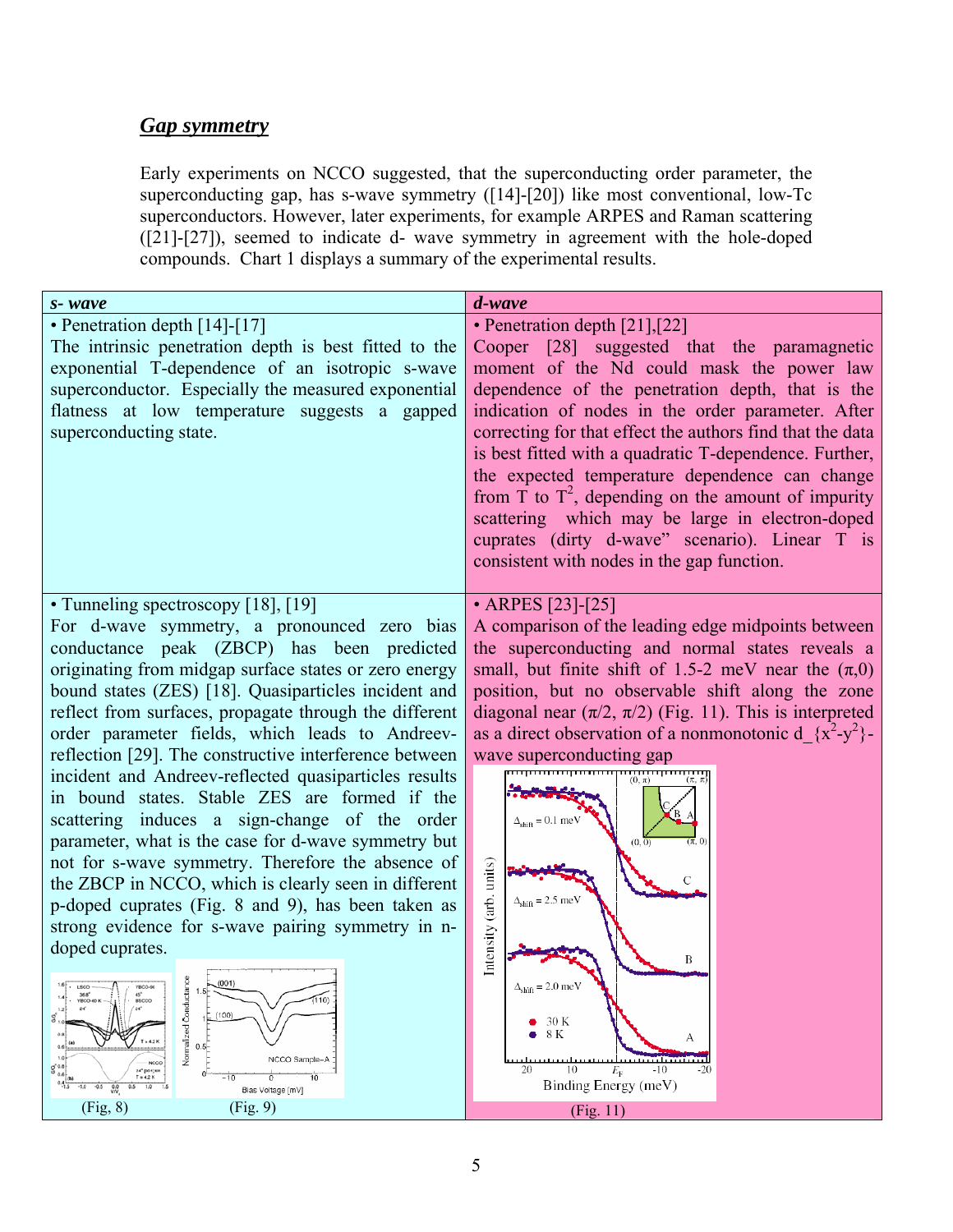|                                                                                     | • Tricrystal experiment [27]<br>A scanning SQUID microscope is used in a series of<br>tricrystal experiments to produce definitive phase-<br>sensitive evidence for d-wave pairing.<br>The<br>observation of the half-flux quantum effect serves as |
|-------------------------------------------------------------------------------------|-----------------------------------------------------------------------------------------------------------------------------------------------------------------------------------------------------------------------------------------------------|
|                                                                                     | conclusive evidence for d-wave symmetry.<br>(Fig. 12)                                                                                                                                                                                               |
| • Raman scattering [20]                                                             | • Raman scattering [28]                                                                                                                                                                                                                             |
| In the early Raman data the measured $B_{1g}$ and $B_{2g}$                          | The low temperature data for different scattering                                                                                                                                                                                                   |
| intensities do not differ by more than 5 to 10                                      | channels have been found to be consistent with a                                                                                                                                                                                                    |
| wavenumbers. This indicates that the pair breaking is                               | nonmonotonic d $\{x^2-y^2\}$ -type gap.                                                                                                                                                                                                             |
| independent of direction in the FBZ.<br>Hence, the early Raman measurements<br>were |                                                                                                                                                                                                                                                     |
| interpreted as evidence for a nearly uniformly gapped                               |                                                                                                                                                                                                                                                     |
| Fermi surface consistent with an s-wave order                                       |                                                                                                                                                                                                                                                     |
| parameter.                                                                          |                                                                                                                                                                                                                                                     |

This obvious disagreement between the experiments, might be resolved by recent experiments [30-32], which indicate a transition from s- to d-wave symmetry:

• Penetration depth measurement [30]

Skinta et al. found that at low Ce doping level and low temperature  $\lambda^2$  is quadratic in T but at higher doping shows activated behavior. The power law behavior in underdoped samples and exponential T dependence for optimally- and overdoped samples suggest a d- to s-wave pairing transition near optimal doping.

#### • Point contact tunneling [31]

Biswas et al. performed tunneling measurement for underdoped  $(x=0.13)$  and overdoped (x=0.17) PCCO samples. The measurement on the underdoped sample confirmed previous tunneling results [18], [19]. In contrary the over-doped samples show a pronounced zero bias conductance peak (Fig. 13), that implies a transition from d- to swave upon doping in agreement with the penetration depth data.



Underdoped sample with  $x=0.13$ Zero-bias peak characteristic for d-wave

Overdoped sampe with  $x=0.17$ <br>Double peak characteristic for s-wave (Fig. 13)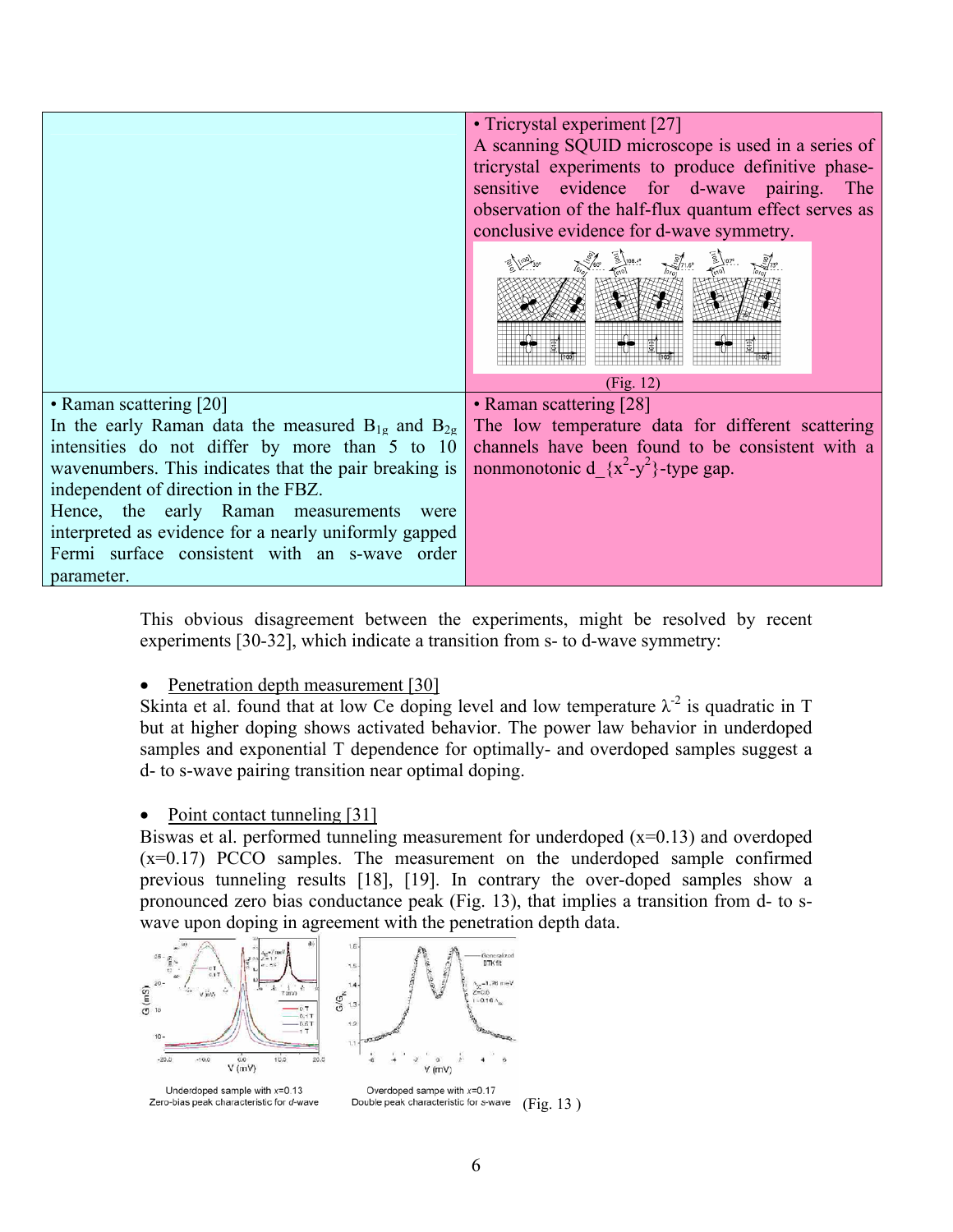#### • Heat capacity [32]

Balci et al. performed heat capacity measurements on single PCCO crystals (x=0.15) to probe the gap symmetry in the bulk of the superconductor. In a d-wave superconductor the dominant contribution to the specific heat in a magnetic field comes from the quasiparticle excitations close to the nodes of the order parameter. A linear magnetic field dependence is expected for the electronic heat capacity in an s-wave superconductor, whereas a non-linear field dependence  $(C_{el}-H^{1/2})$  is expected for a d-wave superconductor. The data shows a surprising change in the field dependence between non-linear at 4.5K to linear at 2K, and suggest a transition from s- to d-wave pairing with increasing temperature.

*This interpretation is particularly attractive since it has the potential of reconciling the results of many conflicting experiments. The SQUID, ARPES, and Raman [23]-[28] measurements, that suggested d-wave symmetry are almost exclusively performed above 4.2 K. On the other the hand penetration depth measurement that indicated s-wave symmetry [14]-[17] and point contact tunneling spectroscopy [18], [19] were performed below 2 K !!!* 

#### • Theoretical explanation

The hot spot scenario of Khodel et al. [33] is an attempt to explain the experimental observations. The theory is based on a weak-coupling scenario in which the volume of the Fermi surface shrinks upon doping, and the possibility that antiferromagnetic spin fluctuation (ASF) peaked at the wave vector  $Q = (\pi, \pi)$  might account for d-wave superconductivity in the cuprates [34], [35].

These fluctuations are observed in electron doped cuprates [36].

Hotspots are the points at the Fermi surface where the interaction via ASF is maximized, that is, the points where the Fermi surface cuts the magnetic Brillouin zone boundary (8 possible points). Assuming that the Fermi surface shrinks upon doping, the hotspots will be pulled together. To explain the transition from d-wave to another pairing symmetry two assumptions have to be made:

- $\Delta(p+Q)$  =  $\Delta(p)$  (the interaction via ASF is repulsive in the singlet channel)
- o the gap has the same sign within each pair of neighboring hotspots

#### **a) Hole doped case**

The large Fermi surface (dashed line in Fig.14) cuts the Brillouin zone close to the van Hove point  $(0, π)$ ,  $(π, 0)$   $(2π, π)$  and  $(π,$  $2\pi$ ). The position of the hotspot represents the familiar  $d_{x^2-y^2}$ -symmetry of the pairing potential.



(Fig. 14) p-doped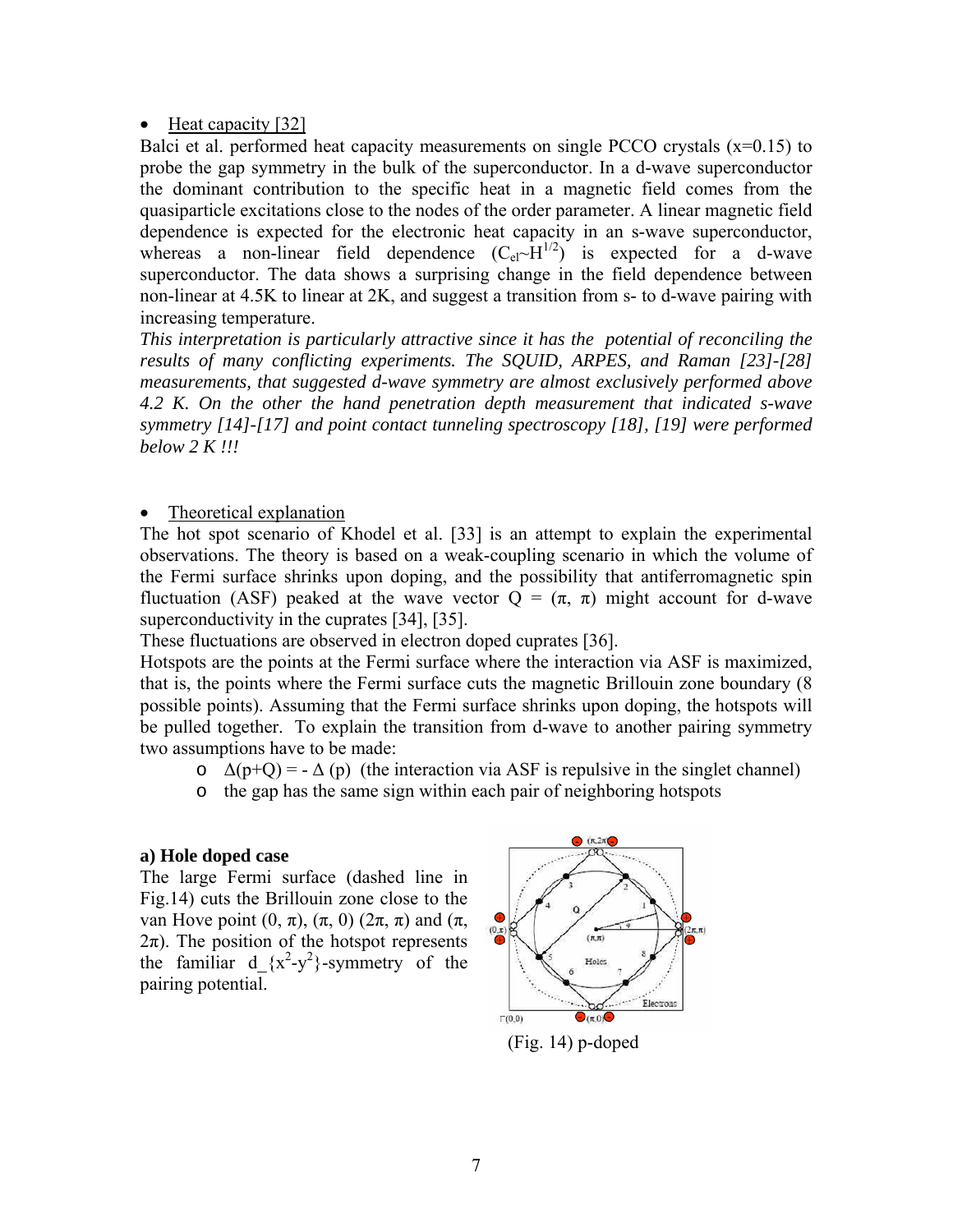#### **b) Electron doped case**

The Fermi surface (solid line) is smaller and cuts with increasing doping closer towards the Brillouin zone diagonal. When the hot spots of opposite sign merge sufficiently, d-wave pairing is suppressed (Fig. 15b) and superconductivity of other pairing symmetries can emerge. Khodel et al, argue in favor of triplet p-wave pairing in disagreement with the experiments!!!



#### *Possibility of a quantum phase transition at a critical doping*

To explain the phase diagram of the cuprates the idea of a quantum phase transition (QPT) between to competing phases near a critical doping has been introduced by several groups [37]-[41].

A QPT is a phase transition at zero temperature, where the physics is governed only by the quantum fluctuations demanded by Heisenberg's uncertainty principle. The transition takes place at the "quantum critical" value of some external parameter (in our case the doping).

At zero temperature both the spatial correlations ξs and temporal correlations ξt diverge and are related by  $\xi_t = \xi_s^2$ , where z is the dynamical exponent.

In the quantum critical region, the only energy scale is the temperature. Hence the scattering rate has to scale as  $1/\tau \sim T$ . If the current is carried by the quantum critical modes, then the resistivity is a linear function of temperature. This is why linear T is associated with quantum criticality.

Fournier et al. [42] where the first to report linear T resistivity from 10K down to 40mK in one of their over-doped PCCO films  $(x = 0.17)$ . But instead of linking this to a quantum critical scenario Fournier et al. interpreted this result as a strong evidence of electron-electron inelastic scattering in the normal state of the over-doped electron-doped cuprates.

Dagan et al. [43] performed detailed measurements of transport data (electrical resistivity and Hall coefficient) in electron doped cuprates, and interpreted their results as an evidence for a QPT at a critical doping near  $x = 0.165$ .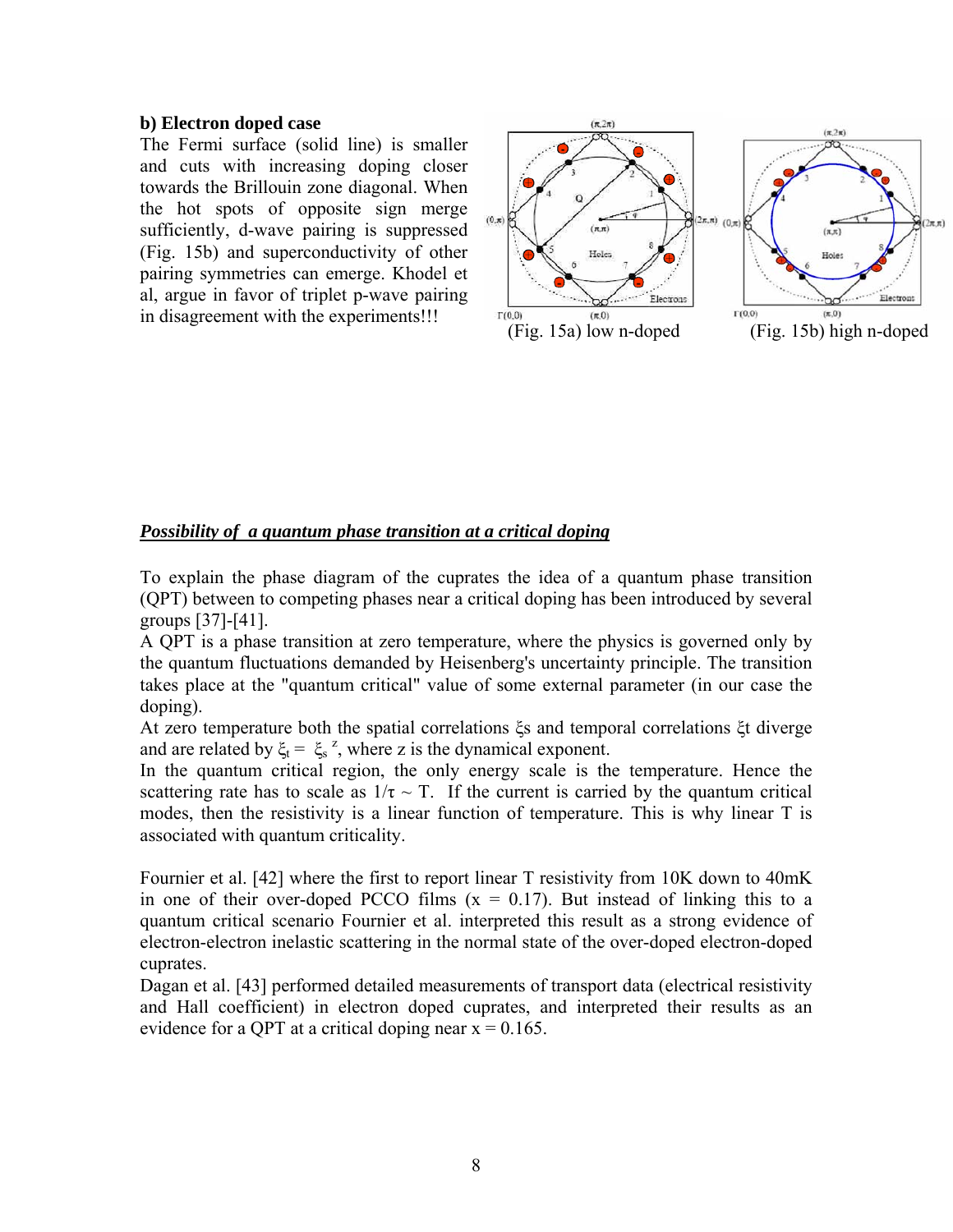#### **Electrical-resistivity**

The resistivity was measured for different doping levels over a wide temperature-range. For very low and very high temperatures ( $T > 30K$ ) the  $T^2$  behavior was observed. In the intermediate region (0.35K to 20K) the resistivity deviates from the simple quadratic behavior and was fit to a power-law-behavior  $\rho(T) = \rho_0 + C T^{\beta}$  (Fig. 16).



The exponent β has a strong doping dependence and gets closer to 1 as Ce doping decreases from 0.19 to 0.17, but increasing as the doping is further decreased to  $x = 0.16$ . Dagan et al. extrapolate from their data a doping near  $x = 0.165$  with  $\beta = 1$ , hence linear T resistivity. This seems to be in good agreement with Fournier's result  $(x = 0.17)$ .

To further support their argument the "very low" temperature data is fitted to  $p(T)=p_0+AT^2$ . Assuming the continuity of the resistivity, A should diverge as one approaches a QCP. Fig. 17 shows a large increase in A for  $x = 0.17$  consistent with the previously obtained result.



•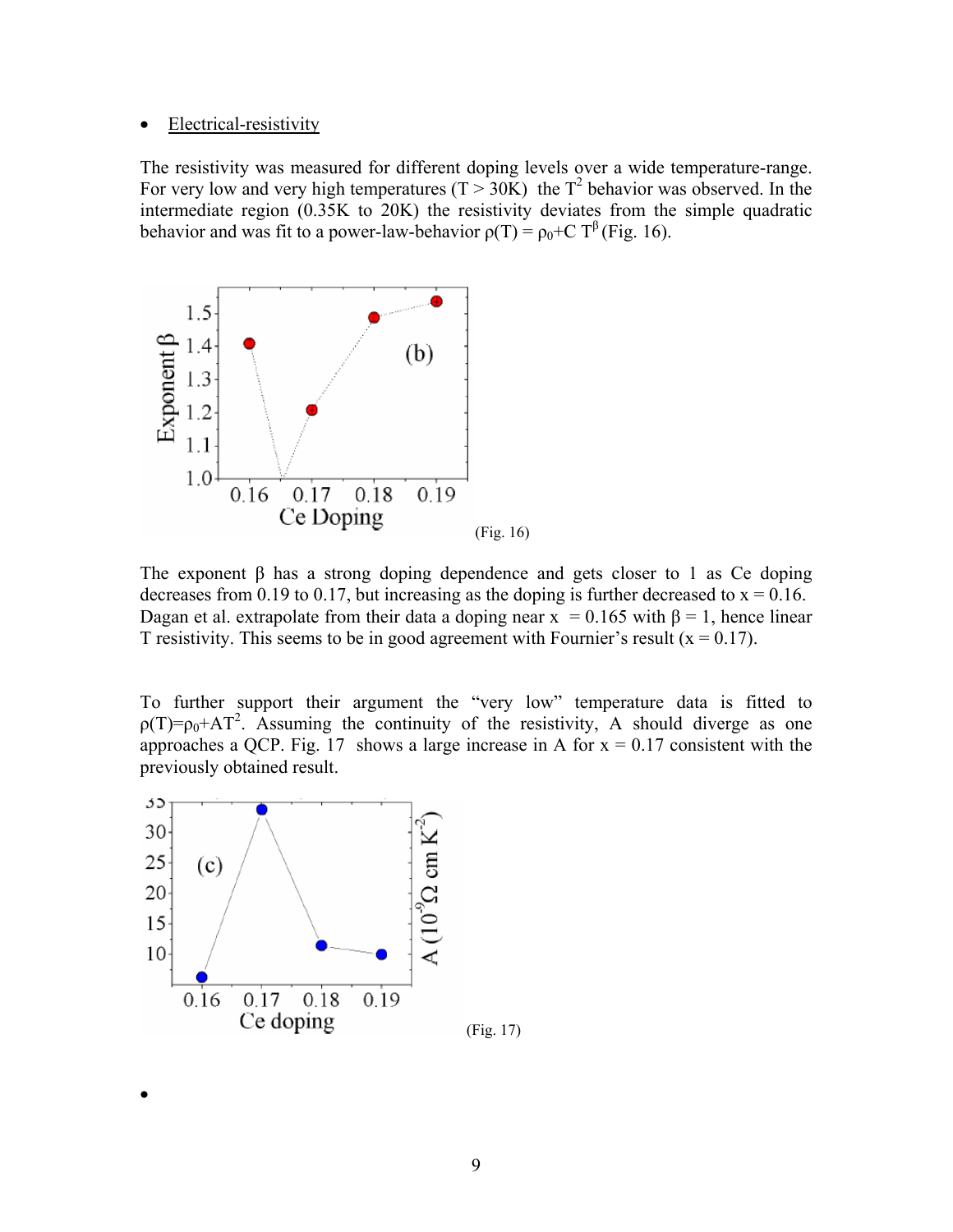#### Hall coefficient

The Hall coefficient was measured down to very low temperature in the normal state for different doping levels. At  $T = 0.35K$  a kink in the Hall coefficient appears at the same concentration  $(x=0.165)$  where linear T resistivity is found (Fig. 18).



Dagan et al. conclude that the resistivity and Hall measurements seem to support one another and argue for a QPT at a critical doping near  $x = 0.165$ .

#### • Criticism

In my opinion this conclusion is an over-interpretation of the existing data. It is not evident for me that the exponent  $\beta$  has to become one at all. There are not enough data points to justify the extrapolation to one. Therefore precise measurements for doping levels between  $x = 0.16$  and  $x = 0.17$  are needed to confirm the assumed trend.

The same argument is true for the hall coefficient. In addition, even when the kink really exists, I am not aware of a general argument why a kink in the hall coefficient is automatically linked to a QPT. Finally even the connection of linear T resistivity to a quantum critical scenario seems to be questionable in cuprates. Using three general assumptions:

- o Existence of one critical length scale
- o The charges are carried by the critical modes
- o And charge conservation

P. Phillips and C. Chamon [44] have shown that linear T yields to an unphysical negative dynamical exponent. That is, in stead of diverging when T goes to zero, the correlations in time remain finite!!! But a finite  $\xi_t$  indicates that a gap persists. That is, a new length scale must be present to account for the linear T-behavior. Hence, interpreting T-linear resistivity as evidence for traditional quantum criticality is without base.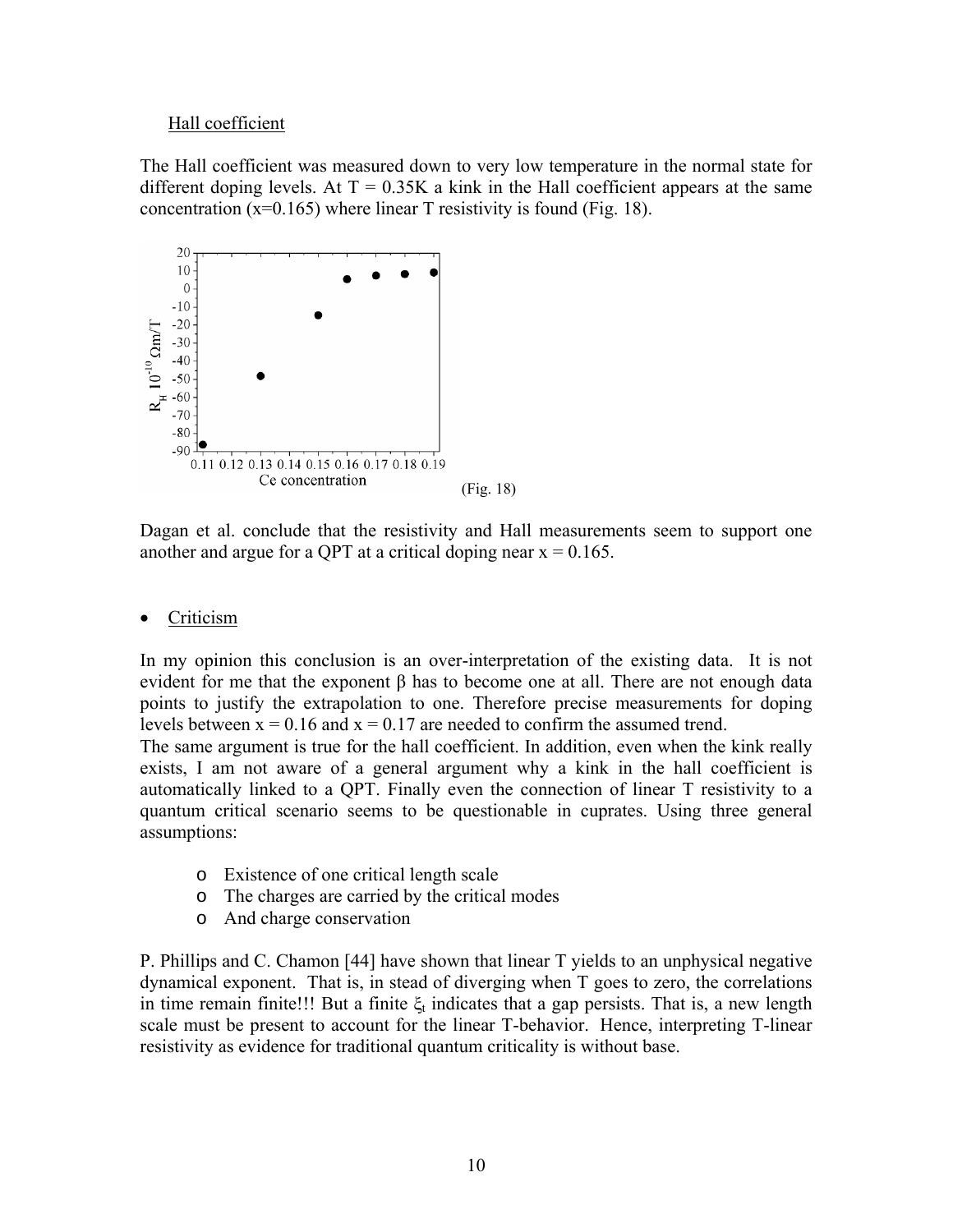#### *Summary*

In this paper the possible existence of two charge carriers in electron doped cuprates is discussed and an explanation for the "odd" occurrence  $T^2$  electrical resistivity of the normal state is given. In addition, evidence for a transition in the symmetry of the order parameter from d-wave to s-wave upon doping is presented. Finally the question, if a QCP scenario seems to be valid in n-type cuprates, is addressed. I have concluded, that this question is still open and requires more detailed experiments and confirmation by different experimental methods.

#### *Conclusion*

The electron doped cuprates are very important materials, which can help us to understand the mechanism of high-Tc. Seventeen years after their discovery more precise experiment on cleaner sample still reveal surprising properties. Many of these properties are still far from being completely understood. Especially the significance of subtle differences in n- and p-type cuprates, are not yet clear.

Trying to construct a theory that attempts to describe simultaneously all of the copper oxide superconductors makes the electron doped cuprates especially interesting for me. A detailed knowledge of their properties imposes significant constraints on new theories that I have to consider. For example, the observed asymmetry of n- and p- doped cuprates yields to the conclusion, that every theory trying to describe High-Tc superconductivity, has to posses a mechanism to break particle-hole symmetry!!!